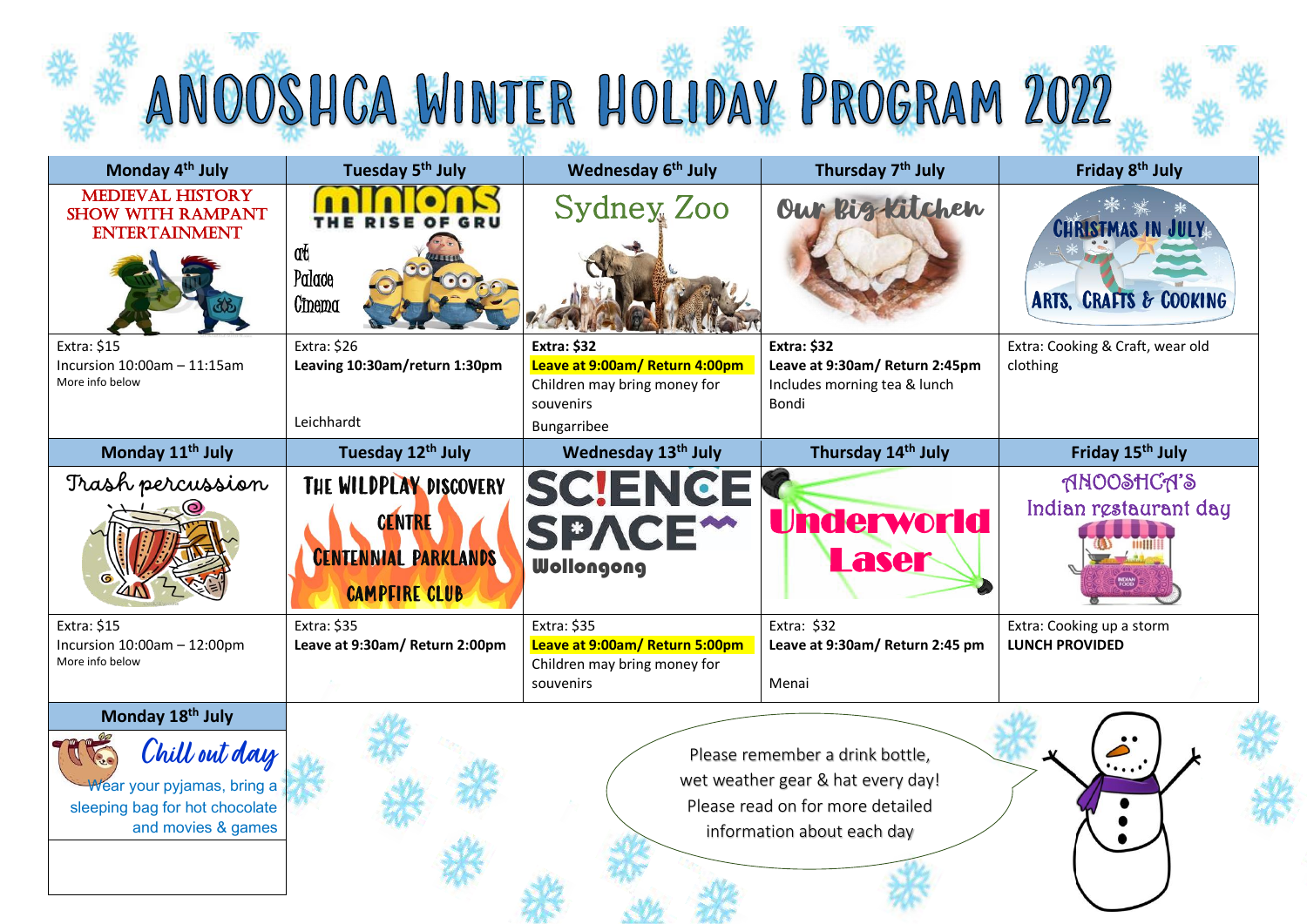# **VACATION CARE BOOKING PROCESS:**

1) If your child has not attended ANOOSHCA previously, please complete and submit an enrolment form through My Family Lounge (see our website for details).

2) Bookings are made via the 'My Family Lounge' app (not the MFL website).

3) By booking excursion days, you are confirming that you have read the details of the excursion authorisation form and authorise your child to attend according to those details 3) A confirmation statement will be emailed one week prior to the commencement of vacation care. Please check carefully.

4) Once booked, days are non-refundable, irrespective of whether your child/ren attends on the booked day/s or not. There are no provisional bookings.

5) If the day has filled before you have booked or paid, you can request to be put on a waiting list and contacted if a spot becomes available.

**HOW MUCH?** In-centre Days = \$50 / Excursion Days = \$55 + Excursion cost **EMERGENCIES:** The centre Co-ordinator can be contacted on 0491 722 317 during excursions (**EMERGENCIES only**, please)

**OPENING/CLOSING HOURS**: The centre is open between 8am-6pm. Early/late fees are currently charged at \$10 per 10-minute block. This applies to children dropped before 8:00am and collected after 6:00pm.

**IF YOUR CHILD IS GOING TO BE ABSENT**: Please mark your child as absent in the 'MFL' app or phone if your child/children will be absent (0491 722 317). This avoids unnecessary hold ups on excursion days and may assist other families needing care.

**WHAT TIME DO I NEED TO BE THERE?** On excursion days please be at the centre by 9:30am unless an earlier time is specified on the program.

There is no required time to be here for in-centre days, however if you anticipate being later than 10am, it is advisable to let the centre know.

**CHILD CARE SUBSIDY:** To claim Child Care Subsidy, please log on to your MyGov account and follow the Child Care Subsidy Assessment prompts or contact Centrelink on 13 61 50. You must provide yours and your child's CRNs and dates of birth in order for any entitlement to be processed. ANOOSHCA Vacation Care is partially funded by DEEWR.

**FOOD:** Please supply your child/ren with enough food and drink for the long day (children tend to get hungrier during Holiday Care than School time), this includes morning tea, afternoon tea and Lunch.

ANOOSHCA only provides lunch on the days stated on the program, on days where lunch is provided, please be aware this is lunch only, therefore remember to supply your child/ren with morning tea and afternoon tea. Poppers are not recommended; drink bottles are a better option. Children may refill bottles with Chilled filtered water from the ANOOSHCA office.

#### **PLEASE DO NOT SEND CHILDREN WITH ANY NUTS OR NUT PRODUCTS. ANOOSHCA IS AN ALLERGY AWARE SERVICE.**

**EDUCATOR/CHILD RATIOS:** Your child's safety is very important to us. ANOOSHCA is licensed to have a maximum of 60 children per day in-centre during vacation care. Staff to child ratios are 1:15 when in centre and 1:8 when on excursions.

Risk assessments of all excursions have been completed and can be seen upon request from the ANOOSHCA office.

| <b>TRAVEL: Unless</b>    | <b>INTERPRETER</b> | <b>SPENDING MONEY:</b> Spending Money on allocated days is  | <b>HAVE WE MISSED SOMETHING?</b> |
|--------------------------|--------------------|-------------------------------------------------------------|----------------------------------|
| otherwise stated, Travel | <b>SERVICE:</b>    | only for treats and souvenirs; it DOES NOT include buying   | Please feel free to contact us:  |
| is with Concord buses    | Ph: 131 450        | lunch. All children must come on excursions with sufficient | ANOOSHCA                         |
|                          |                    | food for the whole day                                      | 206 Johnston St, Annandale 2038  |
|                          |                    |                                                             | Ph: (02) 9660 7024               |
|                          |                    |                                                             | Email: info@anooshca.com.au      |
|                          |                    |                                                             | Website: www.anooshca.com.au     |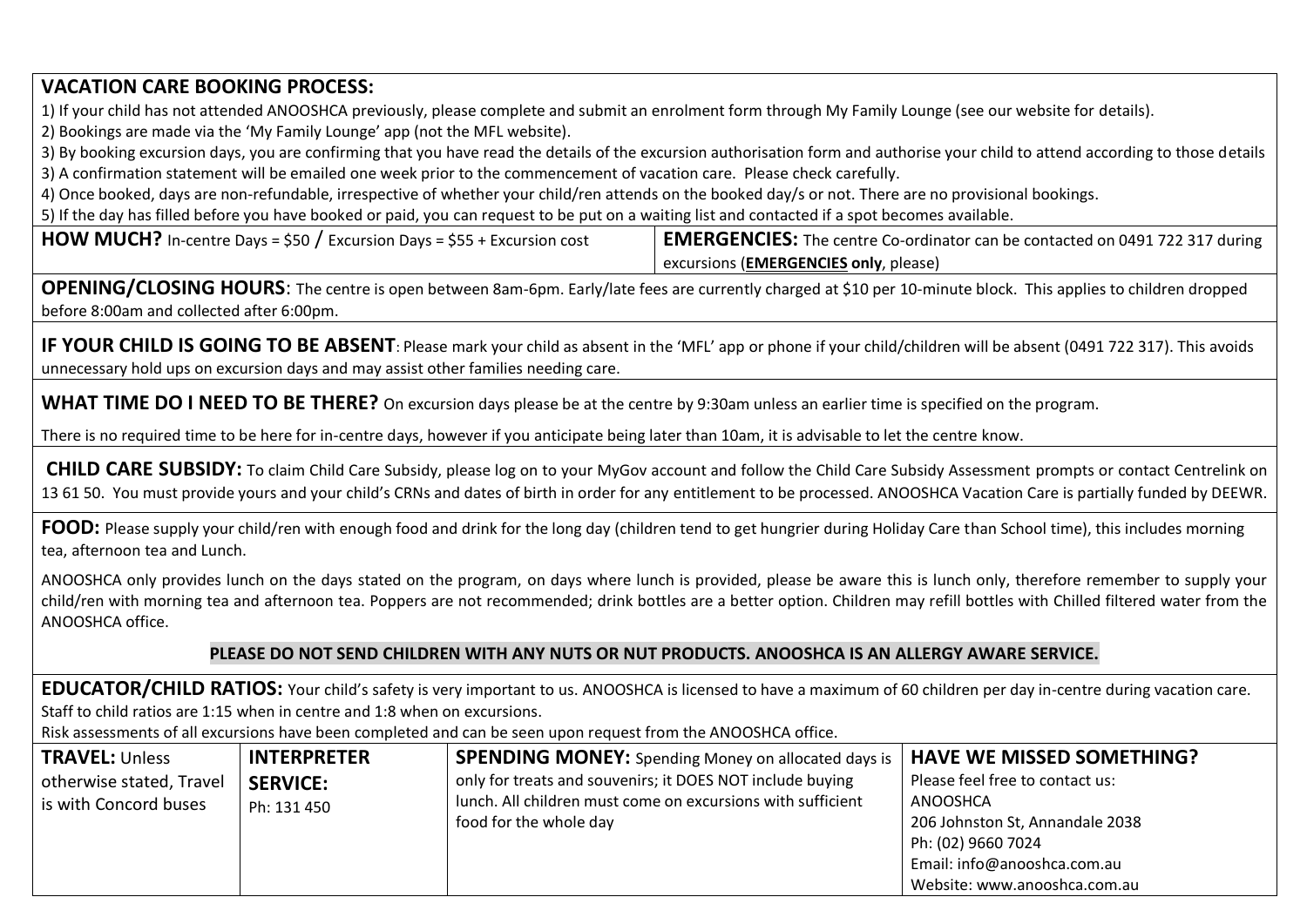# **ANOOSHCA Excursion Authorisation information Form – Winter Holidays 2022**

## **PLEASE READ THE FOLLOWING INFORMATION PRIOR TO BOOKING EXCURSIONS. BY BOOKING EXCURSIONS, YOU ARE ACKNOWLEDGING & AUTHORISING YOUR CHILD IN LINE WITH THE FOLLOWING INFORMATION.**

Please note that a risk assessment has been completed for each excursion and is available to view at the service.

### **Incursion information:**

**Monday 4th July**: A highly interactive show based in a Medieval, royal court, where the students become the stars! As they step into history they become kings, queens, knights, and squires and discover, firsthand, what life was like in the Middle Ages. Includes a battle with the Vikings, marriage, punishment, and medicine. The show ends with a 'hands-on' experience for each and every student as they get to touch, feel and try-out the weapons, armour, and other pieces up close, creating an intensely vivid, personal and tactile link with the past

**Monday 11th July** Trash Percussion is an exciting, vibrant, and all-inclusive style of percussion designed with the view that anything and everything can be a musical instrument. Trash Percussion utilises the philosophy that music is a combination of sound and silence and is promoted in the belief that everyone can play music. • Empowers children with a unique approach to music • Children work together as a team to compose a truly original piece of music on nontraditional instruments • Trash Percussion gives children a sense of ownership and appreciation in the composition process • Involves group learning, teamwork, positive social skills, peer interaction and improves memory recall

**Date of excursion:** Tuesday 5<sup>th</sup> July 2022 **Venue:** Palace cinemas, Leichhardt <https://www.palacecinemas.com.au/cinemas/palace-norton-street/> **Excursion address:** 99 Norton St Leichhardt 2040 **Proposed activities:** Visit to palace cinema to watch Minions, the rise of Gru (Pg) **Departure time from ANOOSHCA:** 10:30am **Arrival time at venue:** 10:45am approx. **Departure time from venue:** 12:45pm **Arrival time at ANOOSHCA:** 1:00pm **Water hazards:** Yes (No) **Means of transport: Concord buses Name of excursion co-ordinator:** Kelsey Bourrelly **Contact number of excursion co-ordinator:** 0491722317 **Number of children attending excursion:** 48 anticipated **Educator to child ratio, including whether this excursion warrants a higher ratio or educators with specialised skills?** 1/8 dependant on children with additional needs enrolled **Number of educators/parents/volunteers:** 6

Date of excursion: Wednesday 6<sup>th</sup> July 2022 **Venue:** Sydney Zoo <https://sydneyzoo.com/visit/>

**Excursion address:** 700 Great Western Highway, Bungarribee NSW 2767 **Proposed activities:** Visit Sydney Zoo - a world class zoo in Western Sydney, we offer students the opportunity to see wildlife from around the world, learn about conservation and be immersed in Aboriginal Culture as part of our Bungarribee dreaming experience. Explore the zoo at your own pace while you engage students in learning how they can make a difference in their own backyards. **Departure time from ANOOSHCA:** 9:00am **Arrival time at venue:** 10:15am approx. **Departure time from venue:** 2:30pm **Arrival time at ANOOSHCA:** 4:00pm approx. **Water hazards:** (Yes) No Water in enclosures not accessible. **Means of transport:** Concord buses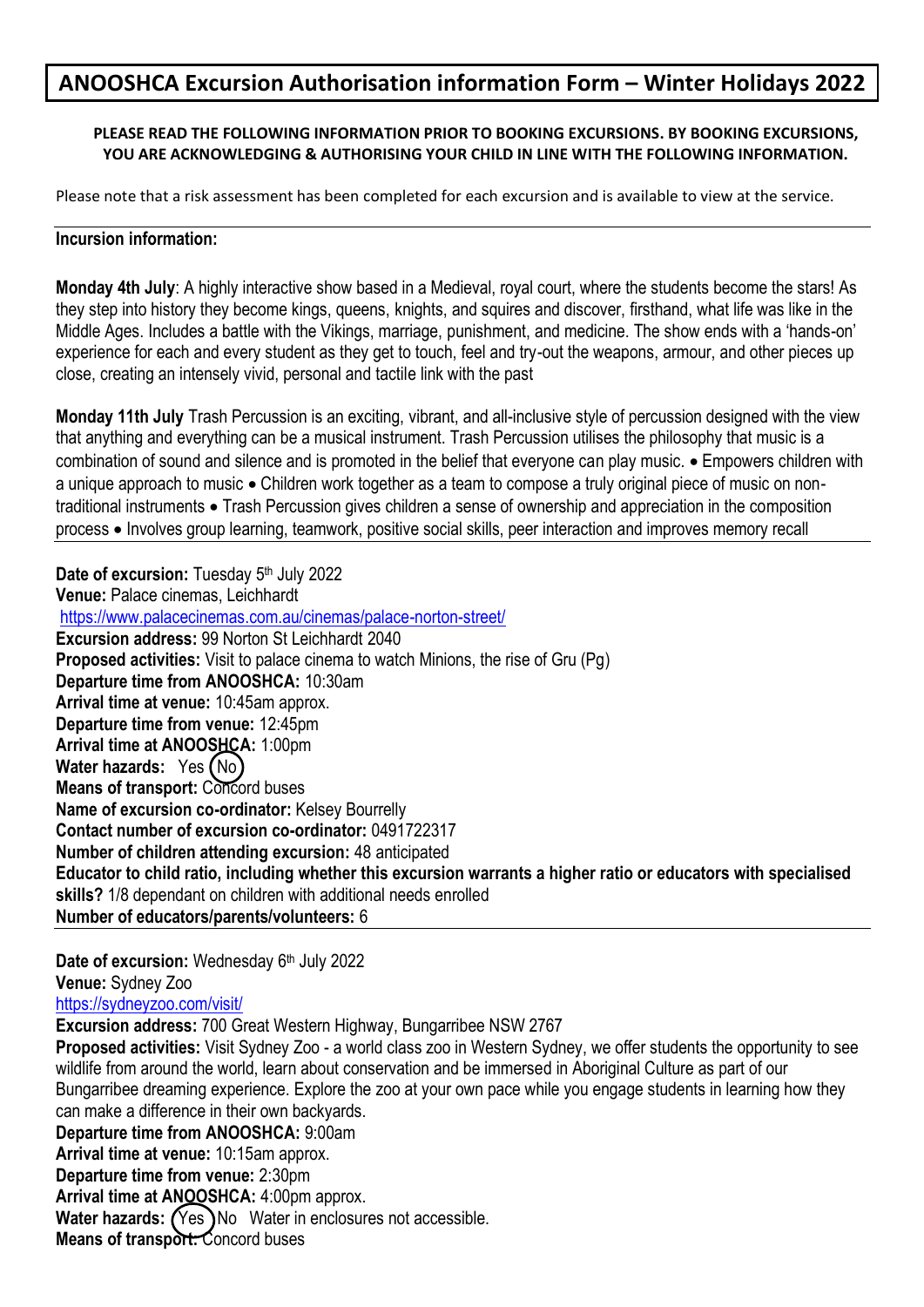**Name of excursion co-ordinator:** Kelsey Bourrelly **Contact number of excursion co-ordinator:** 0491 722 317 **Number of children attending excursion:** 48 anticipated **Educator to child ratio, including whether this excursion warrants a higher ratio or educators with specialised skills?** 1/8 dependant on children with additional needs enrolled. **Number of educators/parents/volunteers:** 6

Date of excursion: Thursday 7<sup>th</sup> July 2022 **Venue:** Our Big Kitchen <https://www.obk.org.au/> **Excursion address:** 36 Flood St Bondi **Proposed activities:** 3 hrs workshop where kids learn about social responsibility in a practical way • Bread and Biscuit Making • Write and decorate card for OBK to give to people in need • Cookie Packing Station -assembling cookies, bag, ribbon and card ready to give away • Includes Morning Tea AND Lunch **Departure time from ANOOSHCA:** 9:30am **Arrival time at venue:** 10:00am **Departure time from venue**: 2:00pm **Arrival time at ANOOSHCA:** 2:45pm **Water hazards:** Yes (No) **Means of transport: Concord buses Name of excursion co-ordinator:** Kelsey Bourrelly **Contact number of excursion co-ordinator:** 0491722317 **Number of children attending excursion:** 48 anticipated **Educator to child ratio, including whether this excursion warrants a higher ratio or educators with specialised skills?** 1/8 dependant on children with additional needs enrolled **Number of educators/parents/volunteers:** 6 **Enclosed footwear (NO THONGS OR SANDALS) • Long hair must be tied back • Short sleeves preferable**

**Date of excursion**: Tuesday 12th July 2022

**Venue:** The WILDPLAY discovery centre – centennial parklands

[https://www.centennialparklands.com.au/learn/community/school-holidays/oosh-programs/winter-vacation-care](https://www.centennialparklands.com.au/learn/community/school-holidays/oosh-programs/winter-vacation-care-excursions)[excursions](https://www.centennialparklands.com.au/learn/community/school-holidays/oosh-programs/winter-vacation-care-excursions)

**Excursion address:** The WILDPLAY, Discovery Centre in the Education Precinct, off Dickens Drive, Centennial parklands

**Proposed activities:** It's getting cold!! Let's make a fire ... but do you know how to? The focus of Centennial Park's Winter OOSH programs is fire and how we can make it in a safe way, when we don't have a lighter and fire starter with us! During our Campfire Club sessions, you will forage for everything you need to build a fire, learn how to build a fire, and then start it just with flint and stone. And after all this work, the little damper we cook on the fire will taste delicious! Activity will be followed with a play in the Ian potter Wild playground.

**Departure time from ANOOSHCA:** 9:30am **Arrival time at venue**: 10:00am approx. **Departure time from venue**: 1:30pm Arrival time at ANQOSHCA: 2:00pm approx. **Water hazards:** (Yes) No **Means of transport:** Concord buses Ph: 1300 884 874 (attach proposed route below) **Name of excursion co-ordinator:** Kelsey Bourrelly **Contact number of excursion co-ordinator:** 0491 722 317 **Number of children attending excursion**: 48 anticipated **Educator to child** ratio, including whether this excursion warrants a higher ratio or educators with specialised skills? 1/8 dependant on additional needs of children who enrol

**Number of educators/parents/volunteers:** 6

**Enclosed footwear (NO THONGS OR SANDALS)**